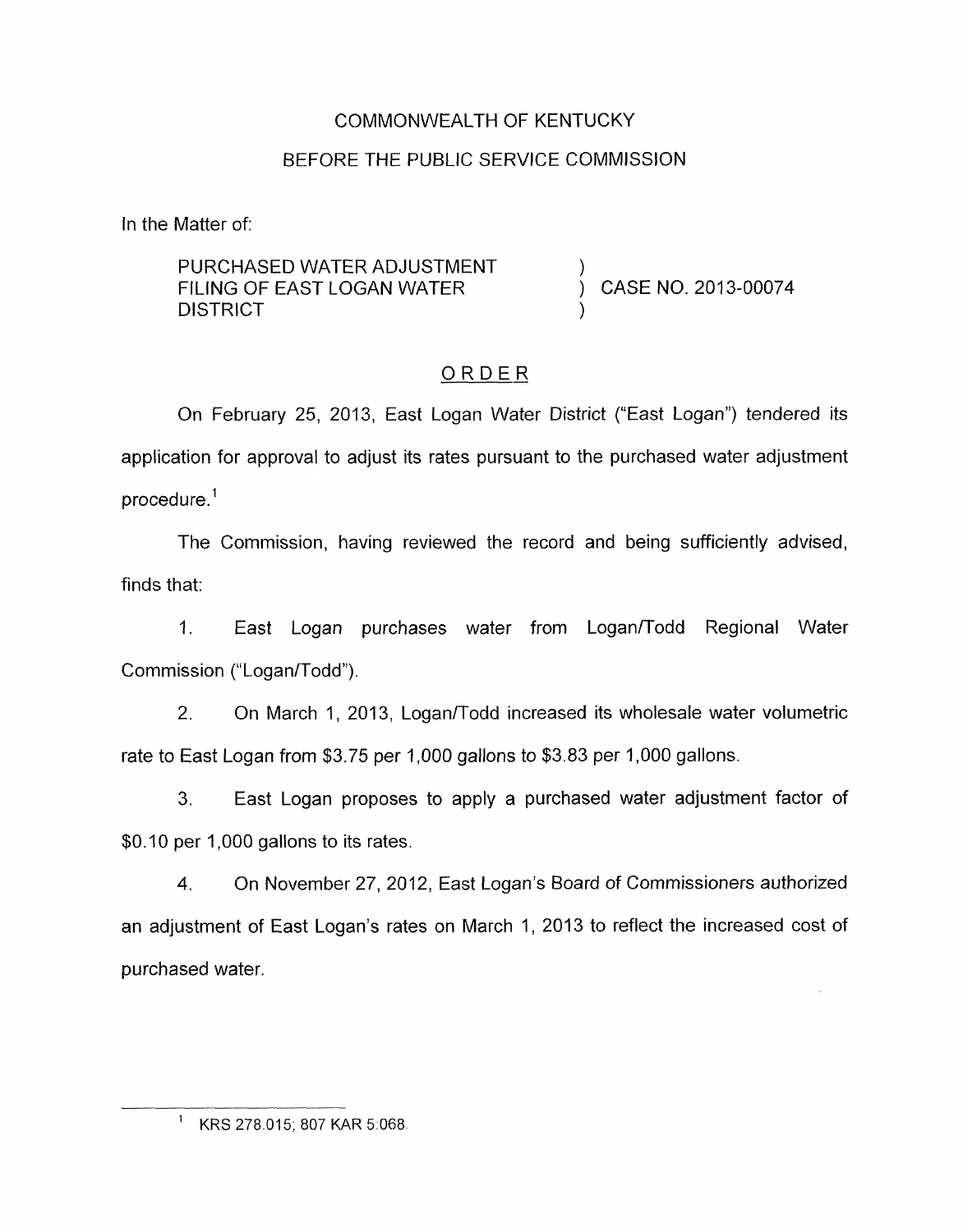*5.* During the 12 months ended December 31, 2012, East Logan purchased 178,698,000 gallons of water from Logan/Todd. It sold 150,868,843 gallons of water during the same period.

6. The purchased water adjustment factor of \$0.10 per 1,000 gallons, as calculated in Appendix A, is fair, just, and reasonable and should be approved.

7. The rates set forth in Appendix B to this Order are fair, just, and reasonable and should be approved for water service that East Logan renders on and after March 1, 2013.

IT IS THEREFORE ORDERED that:

1. The purchased water adjustment factor of \$0.10 per 1,000 gallons is approved.

2. The rates in Appendix B are approved for service that East Logan renders on or after March 1, 2013.

3. Within 20 days of the date of this Order, East Logan shall file with the Commission, using the Commission's electronic Tariff Filing System, revised tariff sheets showing the approved rates and effective date of March 1, 2013 and signed by an authorized representative.

By the Commission

 $\pi$ **ENTERED** MAR 2 6 2013 KENTUCKY PUBLIC ERVICE COMMISSION

 $\Delta$ **ATTES** /ve Dirfector

Case No. 2013-00074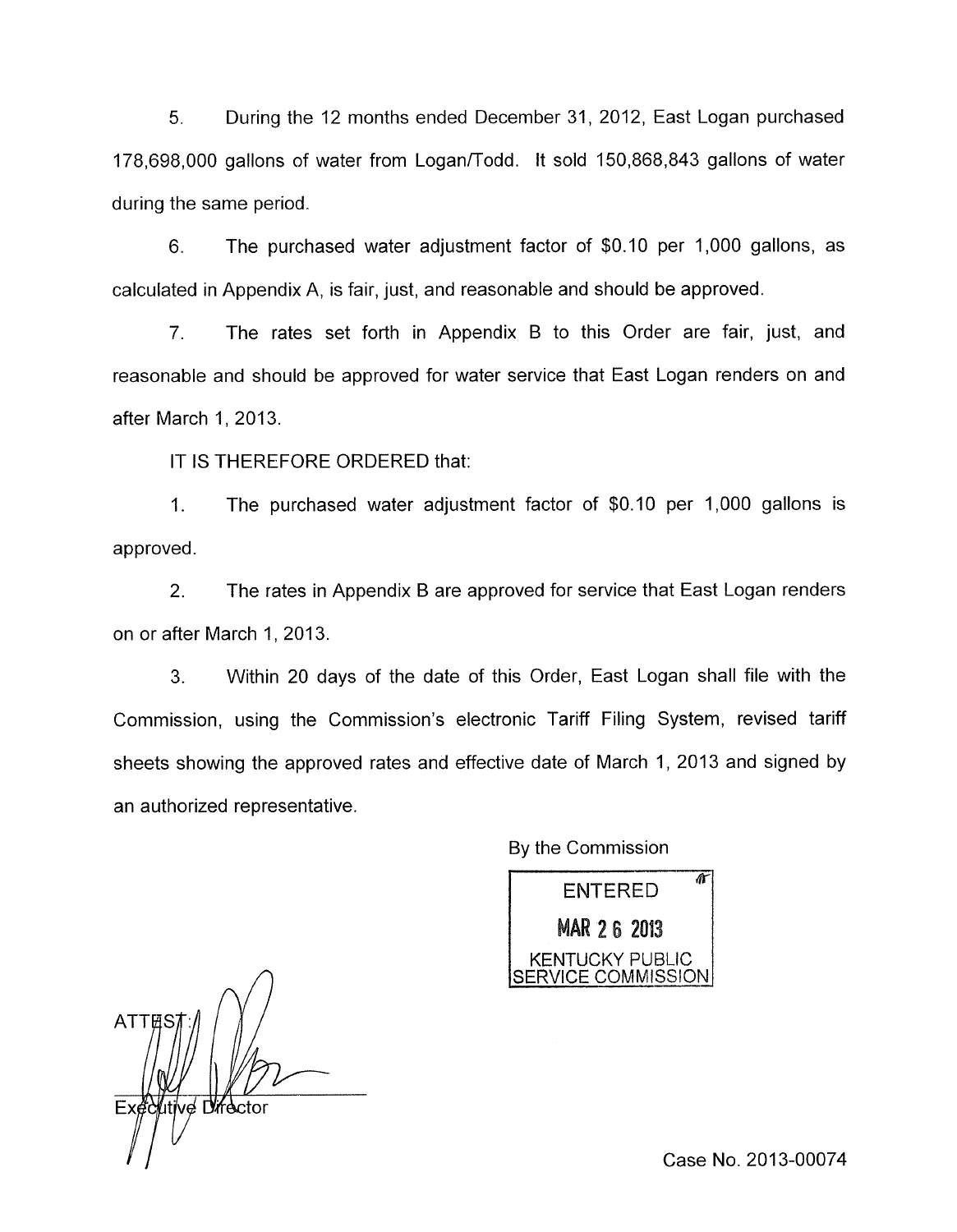## APPENDIX A

# APPENDIX TO AN ORDER OF THE KENTUCKY PUBLIC SERVICE COMMISSION IN CASE NO. 2013-00074 DATED MAR 2 6 2013

|                                                       | New Rate                                    | <b>Base Rate</b>                            |  |
|-------------------------------------------------------|---------------------------------------------|---------------------------------------------|--|
| Logan/Todd<br>Purchases in gallons<br>Volumetric rate | 178,698,000<br>\$3.83/1,000<br>\$684,413.34 | 178,698,000<br>\$3.75/1,000<br>\$670,117.50 |  |
| Increased water cost                                  |                                             | \$14,295.84                                 |  |
|                                                       |                                             |                                             |  |
| Increased water cost                                  | \$14,295.84                                 |                                             |  |
| Divided by gallons sold/1,000                         | 150,868,843                                 |                                             |  |
| Purchased water adjustment factor                     | \$0.0947                                    |                                             |  |
|                                                       |                                             | or \$0.10                                   |  |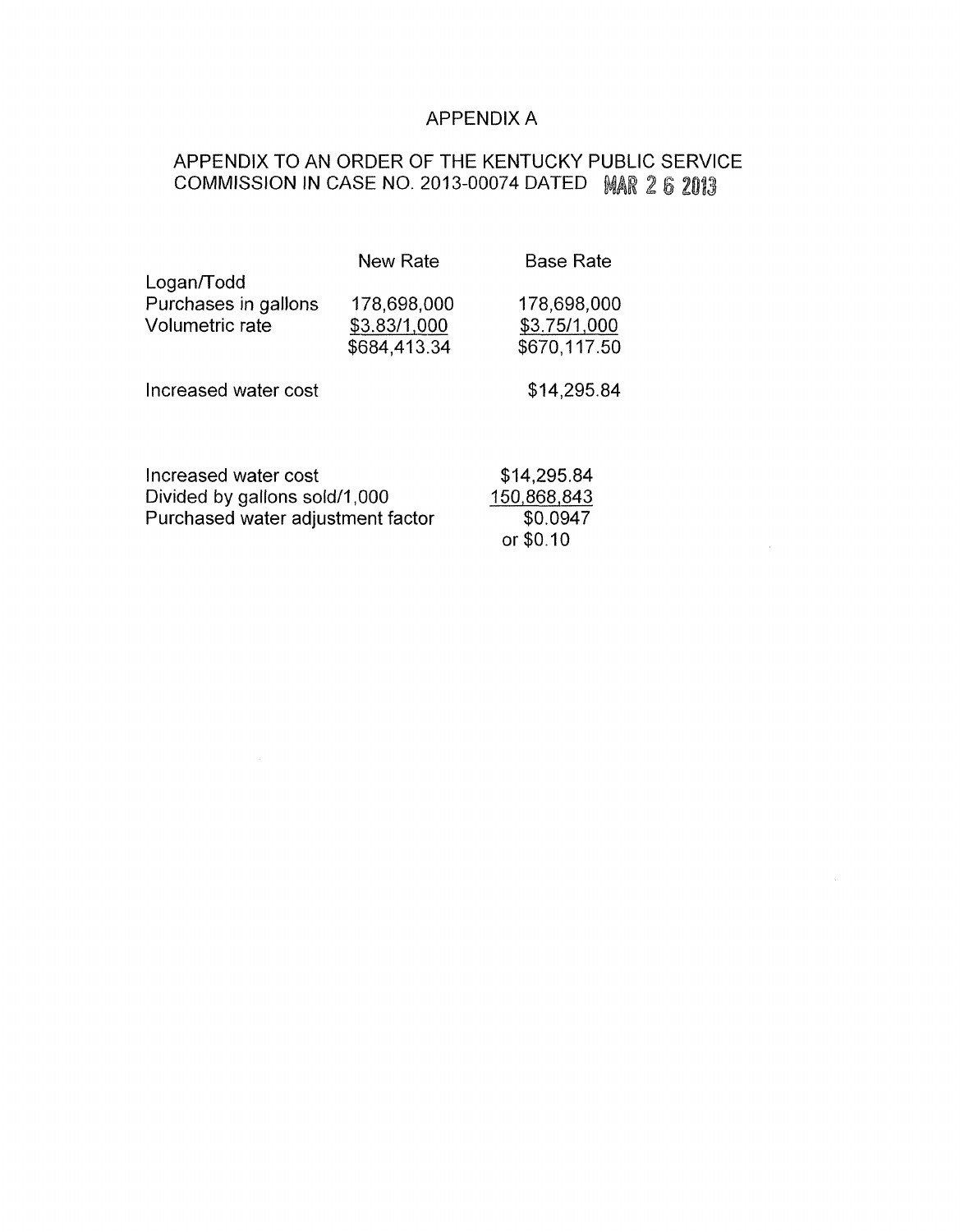#### APPENDIX B

# APPENDIX TO AN ORDER OF THE KENTUCKY PUBLIC SERVICE COMMISSION IN CASE NO. 2013-00074 DATED 2

The following rates and charges are prescribed for the customers in the area served by East Logan Water District. All other rates and charges not specifically mentioned herein shall remain the same as those in effect under authority of the Commission prior to the effective date of this Order.

## Monthly Rates

| $5/8 \times 3/4$ -Inch Meter |                 |                  |          |                   |  |
|------------------------------|-----------------|------------------|----------|-------------------|--|
| First                        |                 | 2,000 gallons    | \$23.31  | Minimum bill      |  |
| <b>Next</b>                  |                 | 2,000 gallons    | 11.10    | per 1,000 gallons |  |
| <b>Next</b>                  |                 | 2,000 gallons    | 10.67    | per 1,000 gallons |  |
| <b>Next</b>                  |                 | 4,000 gallons    | 9.45     | per 1,000 gallons |  |
| Over                         |                 | 10,000 gallons   | 7.05     | per 1,000 gallons |  |
| 1-Inch Meter                 |                 |                  |          |                   |  |
| First                        |                 | 4,000 gallons    | \$45.51  | Minimum bill      |  |
| Next                         |                 | 2,000 gallons    | 10.67    | per 1,000 gallons |  |
| Next                         |                 | 4,000 gallons    | 9.45     | per 1,000 gallons |  |
| Over                         |                 | 10,000 gallons   | 7.05     | per 1,000 gallons |  |
| 1 1/2-Inch Meter             |                 |                  |          |                   |  |
| First                        |                 | 6,000 gallons    | \$66.85  | Minimum bill      |  |
| Next                         |                 | 4,000 gallons    | 9.45     | per 1,000 gallons |  |
| Over                         |                 | $10,000$ gallons | 7.05     | per 1,000 gallons |  |
| 2-Inch Meter                 |                 |                  |          |                   |  |
| First                        |                 | $10,000$ gallons | \$104.65 | Minimum bill      |  |
| Over                         |                 | 10,000 gallons   | 7.05     | per 1,000 gallons |  |
|                              |                 |                  |          |                   |  |
|                              | Leak Adjustment |                  | 3.85     | per 1,000 gallons |  |